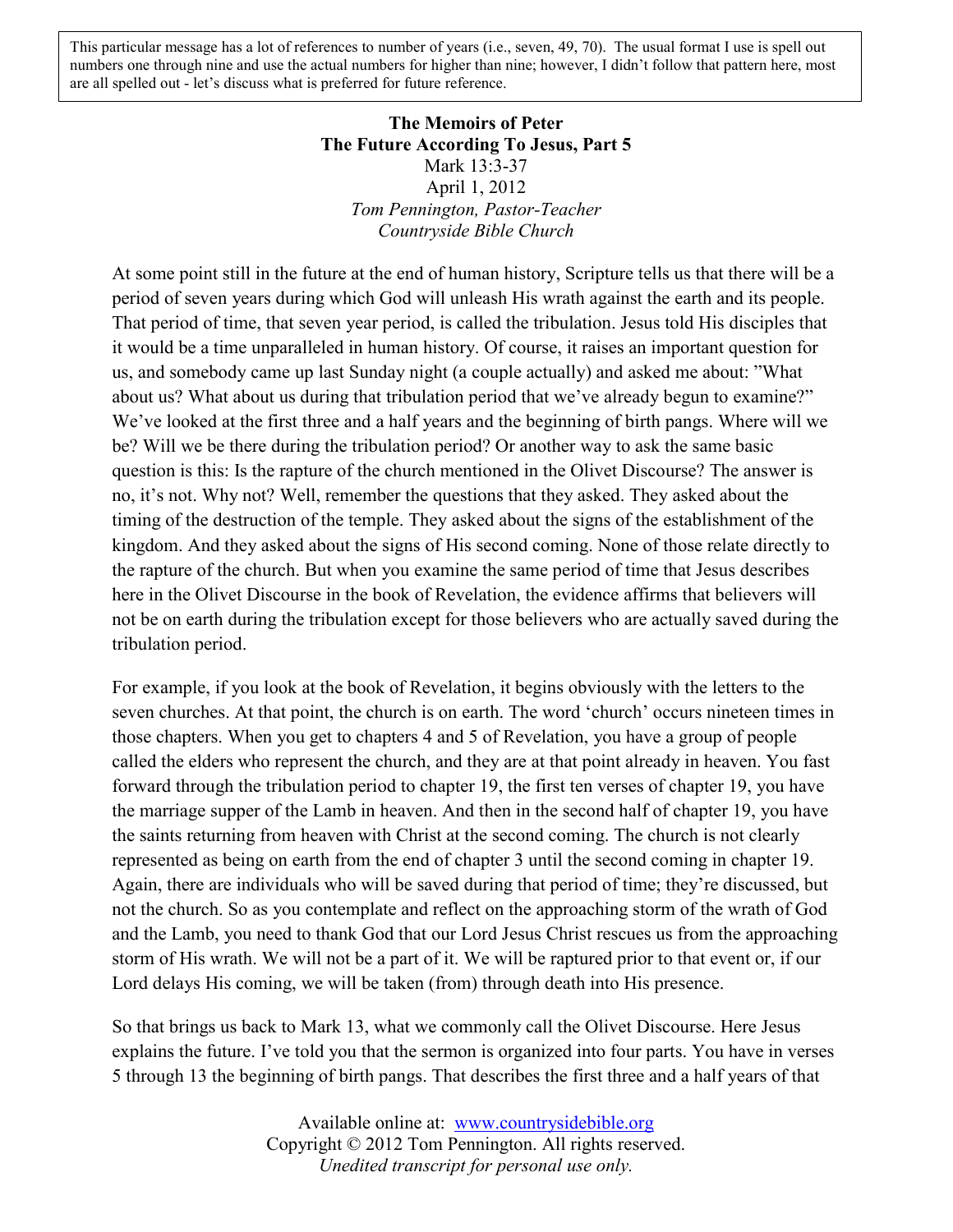seven year period we call the tribulation. The events that are described there transpire throughout time, throughout church history in a small sort of Braxton Hicks variety. But when you come to the end, when you come to the first three and a half years of that seven year tribulation, they will be incredible in their intensity. Then you have, beginning in verse 14, where we start tonight down through verse 23 the great tribulation. This is from the midpoint of that seven year tribulation period to the end. The whole thing is called the tribulation, the seven years. The second three and a half years are called the great tribulation because that's when God unleashes His full fury against the world. Then in verse 24 down through verse 27 you have the second coming. And in verse 28 down through verse 37, you have the exhortation from our Lord to be alert and to be ready for His coming.

Now last week we finished just the first part of this sermon found in verses 5 through 13 – the beginning of birth pangs. Notice the end of verse 8: "These things are merely the beginning of birth pangs." And we discovered that there are really five birth pangs Jesus touches on here. There are false Christs in verses 5 and 6. There's war at the beginning of verse 7. There are natural disasters ) in the second half of verse 8, intense persecution (verses 9 through 13) and in the middle of that, in verse 10, we're reminded that the gospel will go global before time ends.

Now from the first century through the rest of human history, these things routinely occur. But as we approach the end, they will occur with increasing frequency and intensity. And in the first half of that seven year period (the first three and a half years of the tribulation), these things will occur at their greatest intensity. We saw that in the first five seals in the book of Revelation, which really remarkably resemble what our Lord describes in these 'beginning of birth pangs.'

Now tonight, we come to the second part of Jesus' sermon about the future, and we come to the part that describes the great tribulation – that period of time that begins at the midpoint of the seven years of tribulation and runs to the end and to the second coming. The tribulation (again, the 'tribulation') as I use that term describes the entire seven year period. The tribulation begins shortly after the rapture. I say "shortly" because we don't really know exactly how long the interval will be between the rapture and the beginning of the tribulation. Scripture nowhere says that the tribulation is initiated by the rapture. There may even be a short time between them. But Scripture is clear what initiates the tribulation period. It is a person. Paul says in 2 Thessalonians 2:1-3 that "the day of the Lord will not come unless the apostasy comes first, and the man of lawlessness is revealed…" There will be a person, the man of lawlessness, who will be revealed. And with his revelation, the tribulation period begins.

Now what we discover in several places in Scripture is that the midpoint of that seven year period is punctuated with a catastrophic event. At exactly three and a half years, a catastrophic event will occur. And tonight, we discover what that event is. Look with me at Mark 13 and let me begin reading for us in verse 14. And I'll read the paragraph – let me just warn you. We're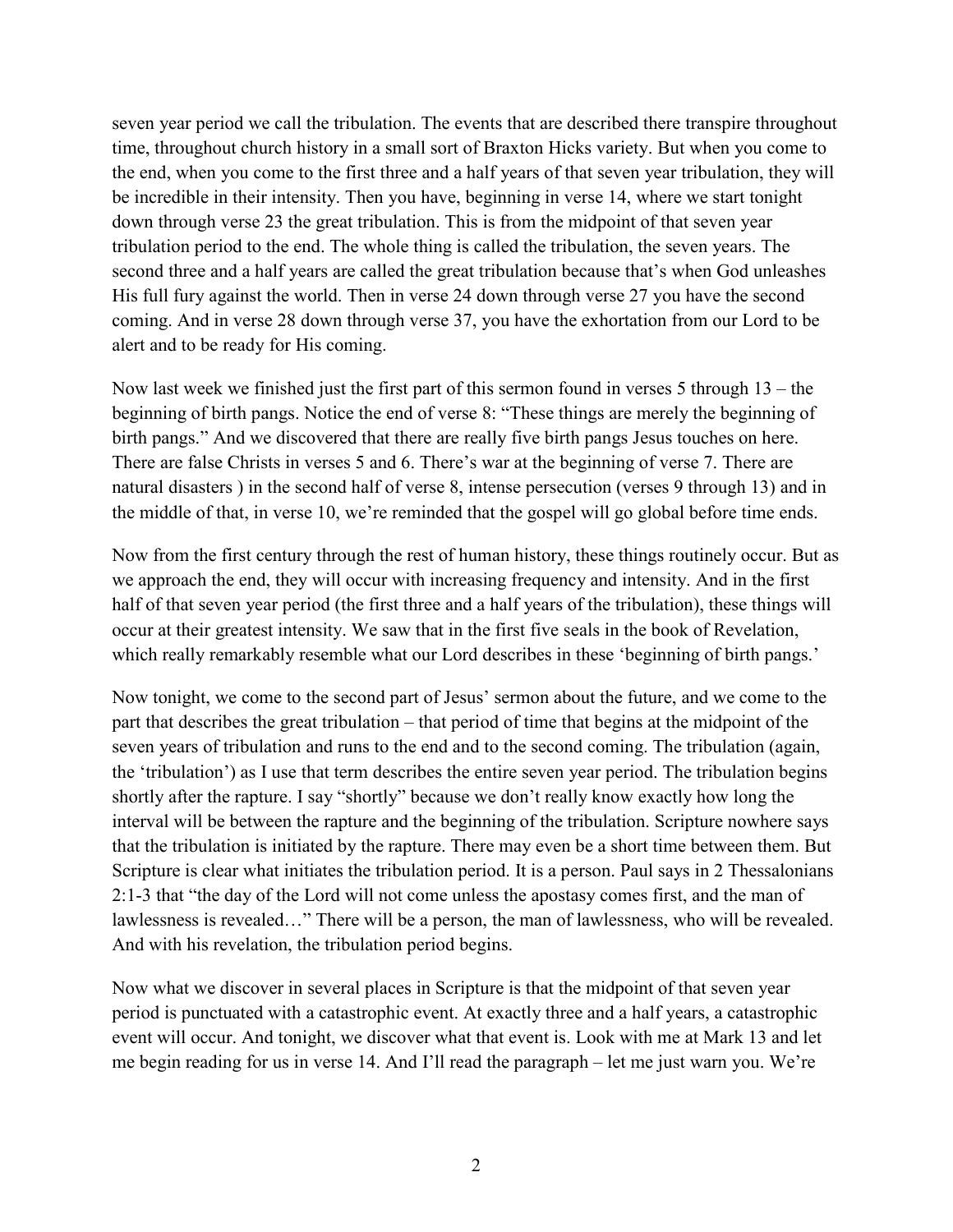not going to get any further than the first verse tonight; two weeks from tonight we'll finish up the rest of this paragraph. But let's begin in verse 14:

But when you see the ABOMINATION OF DESOLATION standing where it should not be (let the reader understand), then those who are in Judea must flee to the mountains. The one who is on the housetop must not go down, or go in to get anything out of his house; and the one who is in the field must not turn back to get his coat. But woe to those who are pregnant and to those who are nursing babies in those days! Pray that it may not happen in the winter. For those days will be a time of tribulation such has not occurred since the beginning of creation which God created until now, and never will. Unless the Lord had shortened those days, no life would have been saved; but for the sake of the elect, whom He chose, He shortened the days. And then if anyone says to you, 'Behold, here is the Christ'; or, 'Behold, He is there'; do not believe him; for false Christs and false prophets will arise, and will show signs and wonders, in order to lead astray, if possible, the elect. But take heed; behold, I have told you everything in advance.

Here we are introduced to the second half of that seven year period. What we read about in verse 14 is a catastrophic event that occurs at the midpoint of those seven years (as we'll see in a moment) and initiates the great tribulation. Now because the events described in verses 5 to 13 occur throughout history, this really marks the first real sign that the end is near that Jesus has given to His disciples. They ask about when is the sign of Your coming, when is the end. And Jesus really is giving them here the very first clearly recognizable sign.

So what exactly is Jesus describing in verse 14, this initiating event? Well, there are clues here in Mark. Notice that part of verse 14 is quoted from the Old Testament. You'll notice in our New American Standard Bible when a passage or a part of a passage is in all caps, that means it's quoted from the Old Testament. So we know this is from the Old Testament. And if you're familiar with the Old Testament, you recognize that expression. But Matthew makes this even clearer. Keep your finger here in Mark and go back to Matthew 24. Look at Matthew 24:15. Here's Matthew's version of it: "Therefore when you see the ABOMINATION OF DESOLATION which was spoken of through Daniel the prophet, standing in the holy place…" You see how he gives us more information here. So the abomination of desolation is describing a specific event that the prophet Daniel prophesied. It's something that is made to stand (according to Mark) where it should not be, but Matthew makes that much more explicit. He says it'll be standing in the holy place; that is, in the temple. There will be an event that comes at the midpoint of the tribulation that for those living at that time will be an obvious sign. When this event occurs, Jesus says, you will know that the events that just happened described in verses 5 through 13 were not Braxton Hicks contractions that time, but were really the beginning of the real birth pangs.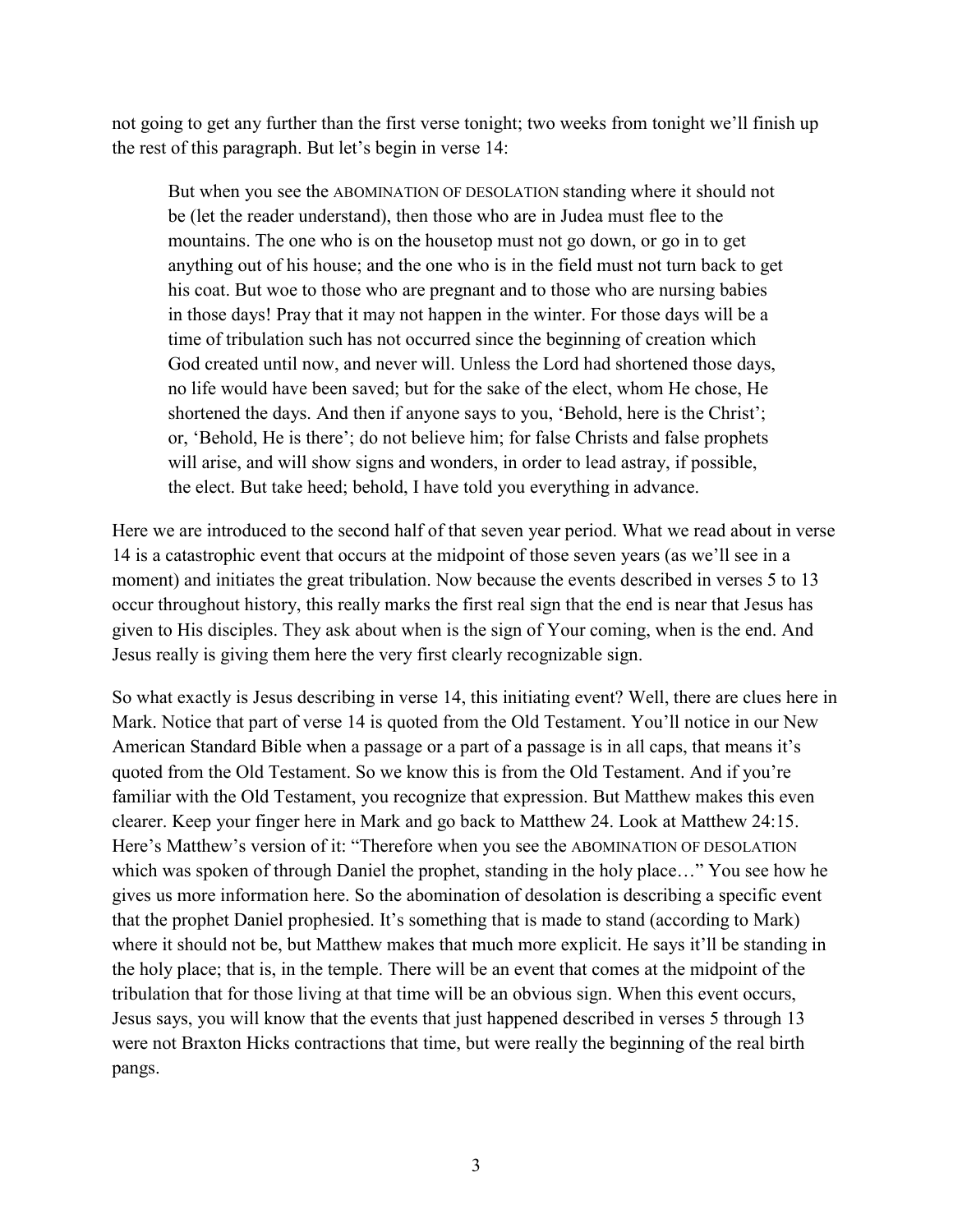So what is this catastrophic event that really marks the end? Notice He says it's the one "spoken of through Daniel the prophet." So we need to go back. We need to go back to Daniel the prophet, and that's where we're going to spend a lot of our time tonight because we need to understand what Jesus is alluding to here. Go back with me to Daniel chapter 9. Let's start in verse 1 to get the context here:

In the first year of Darius the son of Ahasuerus, of Median descent, who was made king over the kingdom of the Chaldeans – in the first year of his reign, I, Daniel, observed in the books the number of the years which was revealed as the word of the Lord to Jeremiah the prophet for the completion of the desolations of Jerusalem, namely, seventy years.

In other words, at a particular point in his history there in Babylon, under Darius (or Darius), he discovers in Jeremiah that God had said how long His people would remain in captivity. And so, verse 3: "I gave my attention to the Lord God to seek Him by prayer and supplications, with fasting, sackcloth and ashes." So he prays in light of what he's discovered in the Scripture – that Jeremiah said there would be seventy years' captivity, and Daniel begins to pray in light of that. In response to his prayer, a response comes from God. Verse 20:

Now while I was speaking and praying, and confessing my sin (and by the way, if you've never read Daniel's prayer in Daniel chapter 9, it is an amazing prayer and a great example of pouring out your heart in repentance before God.) But while I was praying and speaking, confessing my sin and the sin of my people Israel, presenting my supplication before the Lord my God in behalf of the holy mountain of my God, while I was still speaking in prayer, then the man Gabriel, whom I had seen in the vision previously, came to me in my extreme weariness about the time of the evening offering. And he gave me instruction and talked with me and said, 'O Daniel, I have now come forth to give you insight and understanding. At the beginning of your supplications the command was issued, and I have come to tell you, for you are highly esteemed; so give heed to the message and gain understanding of the vision.

In response to Daniel's prayer about the time of the captivity – remember, Daniel is captive in Babylon. The people of Israel have been carried away captive. They're in the middle of this period. Daniel discovers it's a seventy year period prophesied by Jeremiah, and he prays for insight.

And in response to that prayer, here's the prophecy received. Look at verse 24:

Seventy weeks have been decreed for your people and your holy city, to finish the transgression, to make an end of sin, to make atonement for iniquity, to bring in everlasting righteousness, to seal up vision and prophecy and to anoint the most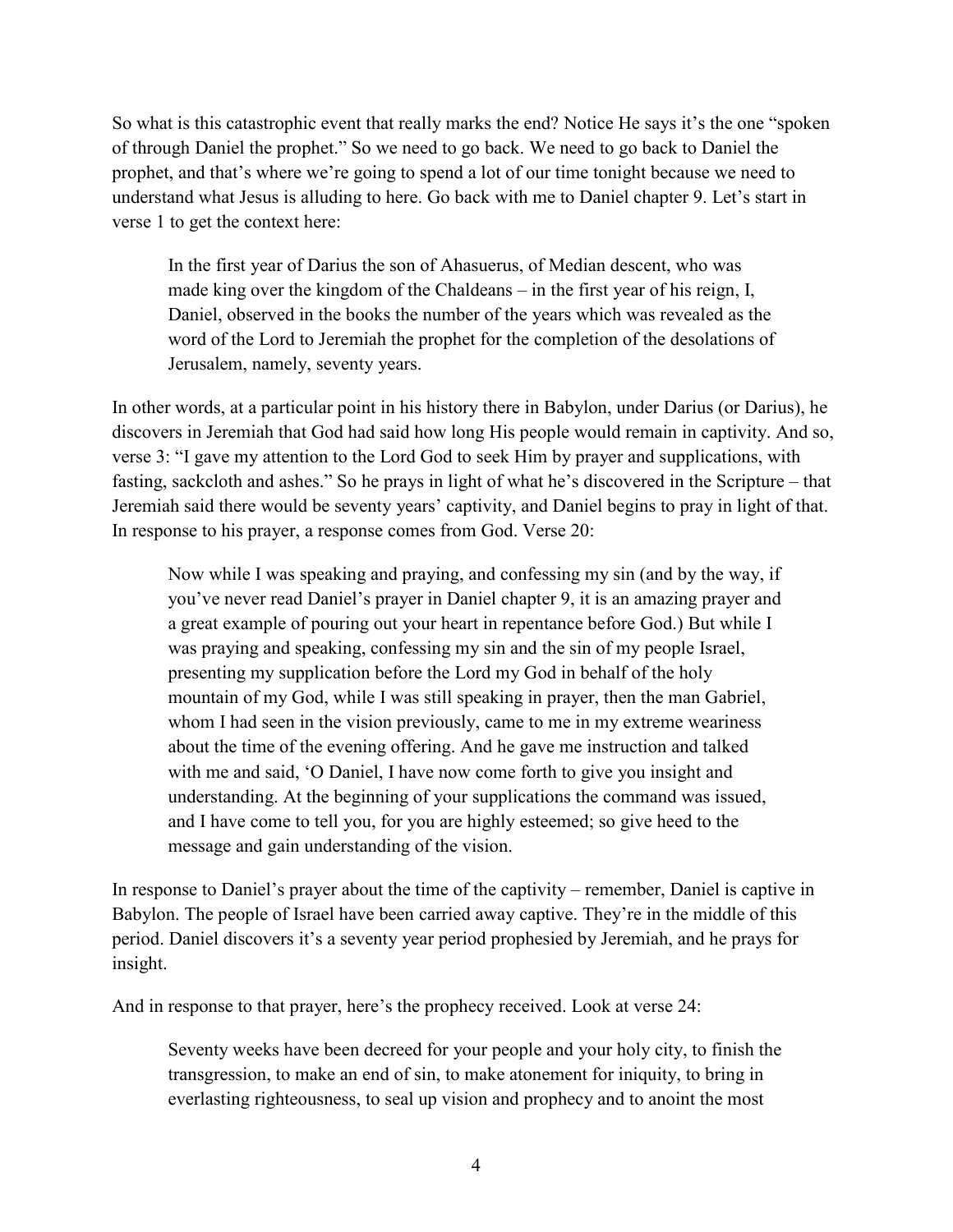holy place. So you are to know and discern that from the issuing of a decree to restore and rebuild Jerusalem until Messiah the Prince there will be seven weeks and sixty-two weeks; it will be built again, with plaza and moat, even in times of distress. Then after the sixty-two weeks the Messiah will be cut off and have nothing, and then the people of the prince who is to come will destroy the city and the sanctuary. And its end will come with a flood; even to the end there will be war; desolations are determined. And he (that is, back in verse 20, the prince who is to come, he) will make a firm covenant with the many for one week, but in the middle of the week he will put a stop to sacrifice and grain offering; and on the wing of abominations will come one who makes desolate, even until a complete destruction, one that is decreed, is poured out on the one who makes desolate.

That is an amazing prophecy. By Jerome's time (who translated the Latin Vulgate), there were already nine different interpretations of this passage, but it is one of the grandest, most majestic prophetic passages that exists on all the pages of Scripture. Now I want us to walk through this. It's important to understand to be able to go back to Mark's gospel and understand what our Lord is saying. So notice what he says here. Notice first of all that it is a prophecy about a period of time that lasts for seventy weeks. In reality, the word 'week' is not in the Hebrew text. Literally, it reads in Hebrew 'seventy sevens.' What kind of sevens? Is he talking about sevens of days, of months, of years or indefinite periods of time? Well, the word is used twenty times in the Old Testament and context always determines what it means. The context here demands seventy units of seven years – seventy weeks composed of seven years each. You do the math on that (seventy times seven), you have 490 years. This is a prophecy about a 490 year period in Israel's history.

Now how do we know he's talking about seventy weeks of seven years each? Well, first of all, notice back up in verses 1 and 2 that Daniel has been thinking about years. And specifically, he's been thinking about why seventy years of captivity. Why did the Babylonian captivity last for seventy years? Why did that happen? Well, Leviticus 25:4 demanded that every seventh year was to be treated like a sabbath in the land of Israel. And that seventh year, the land was to lie dormant, but Israel ignored that command. And so God, part of the reason God took them into captivity was because they refused to obey that command. Listen to 2 Chronicles 36:20:

Those who had escaped from the sword Nebuchadnezzar carried away to Babylon; and they were servants to him and to his sons until the rule of the kingdom of Persia (and listen to this, 2 Chronicles 36:21), to fulfill the word of the Lord by the mouth of Jeremiah, until the land had enjoyed its sabbaths. All the days of its desolation it kept sabbath until seventy years were complete.

God punished Israel for not observing those sabbath years every seventh year. Therefore He put them into captivity for the 490 years they had failed to observe the sabbath year. If (they) for 490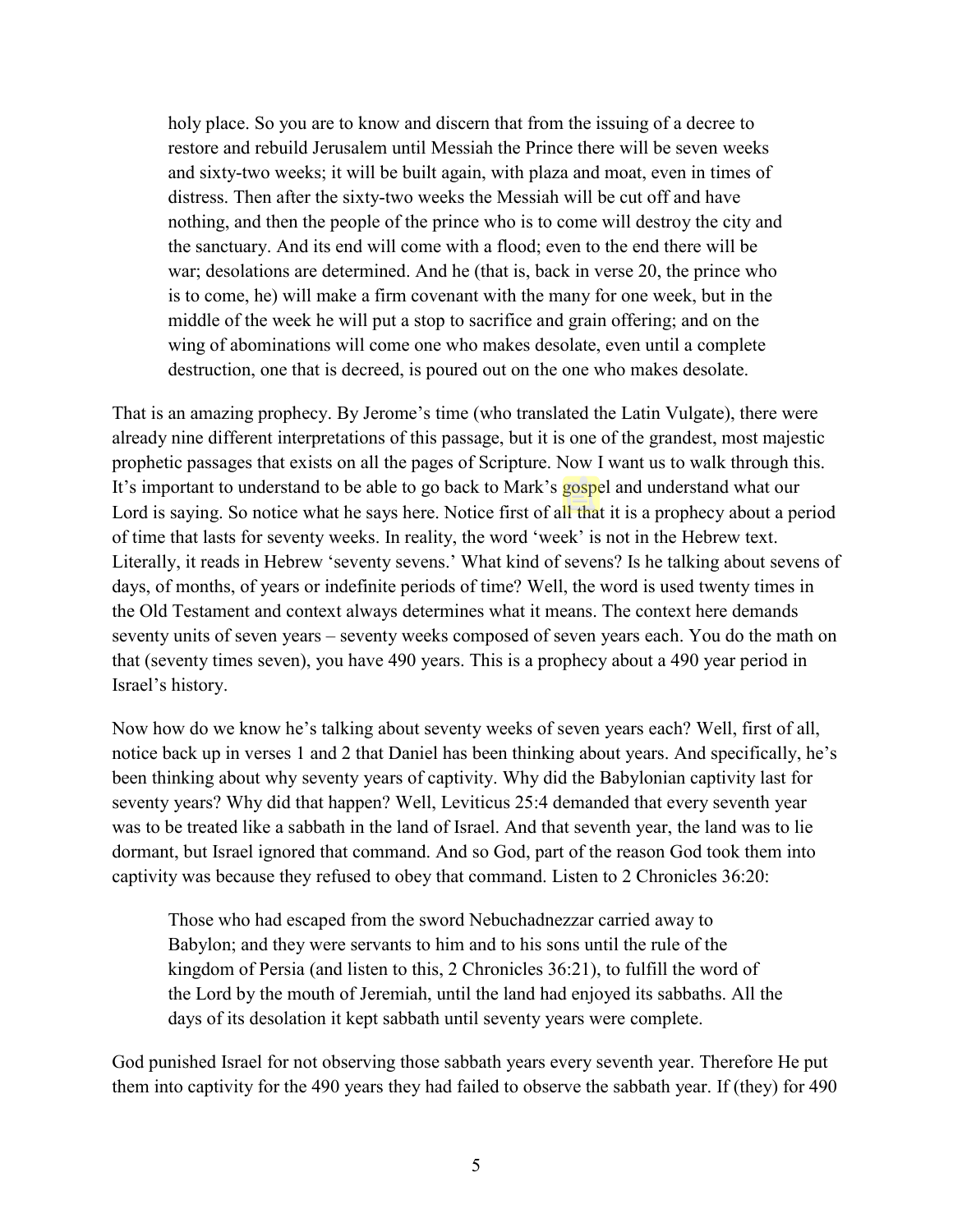years' time, they had failed to observe every seventh year as a sabbath year, that means seventy times they had failed to observe the sabbath year. And so He sent them into captivity for seventy years, so there's this pattern. There was a period of 490 years when Israel did not observe the sabbatical year. That was followed by seventy years of exile to make up for those years they had not. That was followed, according to Daniel here by another 490 years or seventy weeks of seven years pertaining to Israel's history. So clearly in context, you have to be dealing with seventy weeks of seven years. In addition, if you try to use 490 days or 490 weeks, it's impossible to fit the events that are described in this passage into that context, so years is the only thing that makes sense.

Now let me go back to verse 24: "Seventy weeks have been decreed for your people and your holy city..." This is specifically for Israel and for Jerusalem. And of course, Daniel had just prayed for both back in verse 19. So notice, in light of this prophecy, six results are to be accomplished during this seventy week period. This is in verse 24. He mentions six different results that God is seeking to accomplish during this 490 year period – first of all to finish the transgression; that is, to end Israel's long apostasy. This 490 years was going to bring their long apostasy to an end. Verse 24: "to make an end of sin (to judge sin once and for all)…" The, the idea here is to, to seal something as you would put it in a package so that you can't see its contents – to judge it once and for all. Verse 24 says a third result of this 490 year period is "to make atonement for iniquity." The word 'atonement' here is the normal Old Testament word for atone; it, it means to cover. The result is forgiveness, to accomplish forgiveness for iniquity. Now notice the first three of those results all deal with sin. The next three all deal with righteousness. Look at the fourth in verse 24: "to bring in everlasting righteousness"; literally 'to cause righteousness to come.' Messiah will bring in that which will cause Israel to become righteous with an eternal righteousness. A fifth result of this prophecy in the period of time that it describes is "to seal up vision and prophecy." It's like our phrase 'to wrap it up.' God will fulfill all He has prophesied regarding Daniel's people and the holy city. It will be closed. It will be consummated like a book that is finished and sealed up because it's done. And then the sixth result is "to anoint the most holy place." To consecrate is the idea – to consecrate the most holy place. This expression is used forty times in the Old Testament, and thirty-nine of those times it refers to the Holy of Holies in the temple. So there will be, at some point in the future, a temple.

Now the first three of these results in verse 24 were fulfilled in principle at Christ's first coming, but they really wait until the second coming for complete fulfillment – when sin is ultimately, finally dealt with. The last three will be accomplished at the second coming. Righteousness will be truly, ultimately and eternally established.

So this is an amazing prophecy. These things are all going to take place as a result of these 490 years. The question is, 'when do these 490 years occur?' Notice verse 25: "So you are to know and discern that from the issuing of a decree to restore and rebuild Jerusalem until Messiah the Prince there will be seven weeks and sixty-two weeks..." In other words, there are going to be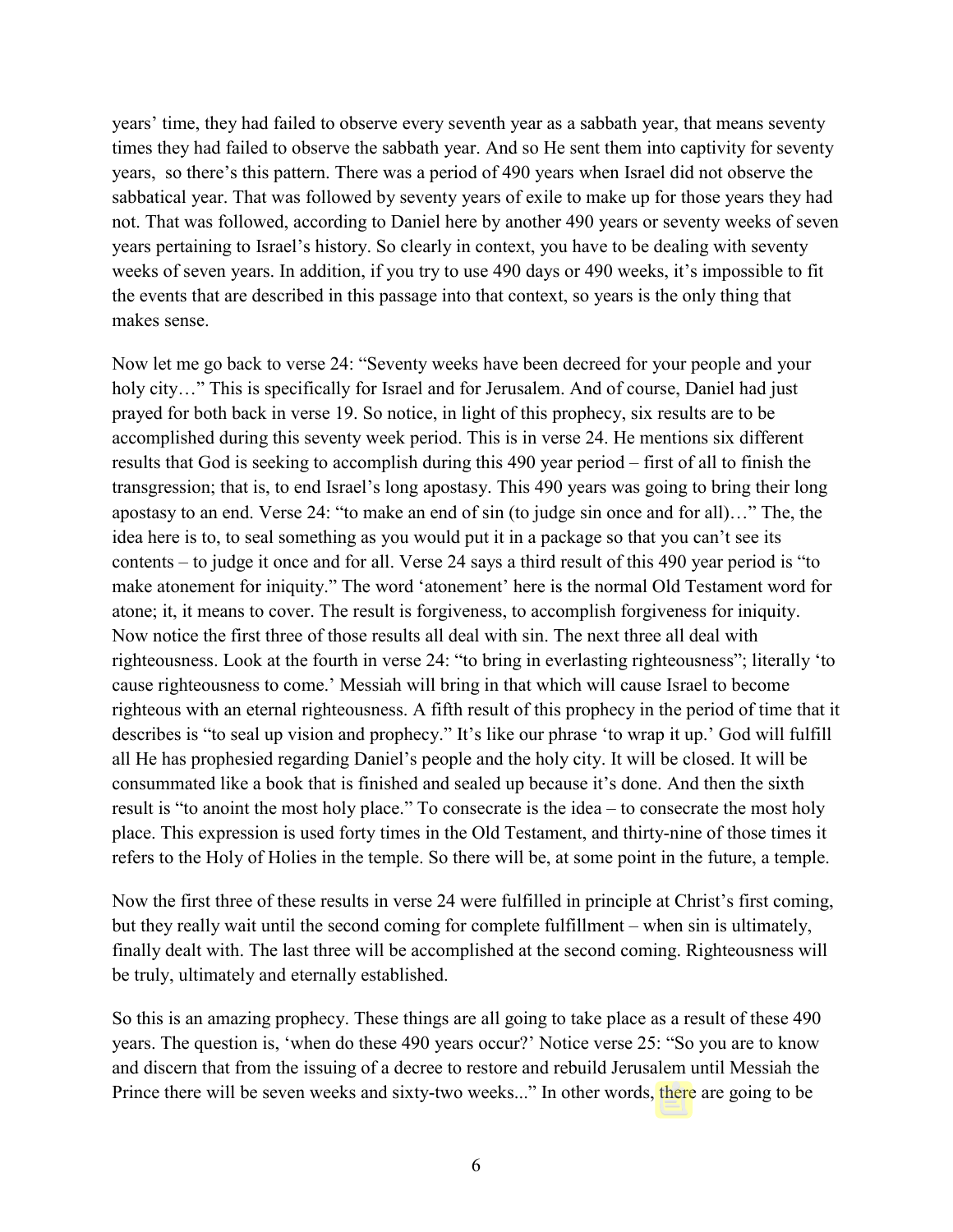sixty-nine of those seventy weeks will take place from the issuing of a decree to restore and rebuild Jerusalem until Messiah the Prince. So 483 years that are described in this prophecy are going to happen between a decree to rebuild Jerusalem and Messiah the Prince.

Now the problem here is that there were three different edicts to rebuild Jerusalem [or dealing with Jerusalem] and it's challenging to know which one Daniel is referring to. Let me give you the three just so you can think with me. The first decree that it could be referring to is the decree of Cyrus in 538 B.C. The second decree it could be referring to is the decree of Artaxerxes to Ezra in 458 B.C. That's in Ezra 7. The first one was in Ezra 1. The third decree it could be referring to is the decree of Artaxerxes to Nehemiah, you remember, when Nehemiah goes back to rebuild the city. That occurred in 444 B.C. That's recorded in Nehemiah chapter 2. So which is it? Well, the first one is impossible (the decree of Cyrus that happened in 538) because if you add 483 years to that, you run out fifty years before Messiah the Prince. So that one's not a good solution.

The second decree is possible in 458 B.C. because that would have it ending around 26 A.D. Now if your math doesn't exactly match my math, here's the reason -- they calculated years in those days with 360 days. So if you want to read more about this, you really want to get into this, get a book like a Harold Hoehner's 'Chronological Aspects in the Life of Christ' and you can get into it a lot more deeply, but you just have to trust me here that the, in the ancient world, they counted years by 360 years. So in each of those cases, that's what I'm giving you is the result. So this second possibility is possible. It has essentially the 483 years running out at about the time of the baptism of Jesus in 26 A.D. (26/27 A.D.).

The third is, I think, the most likely; it's also the most prevalent view among premillenialists, and that is that it has to do (when you look at verse 25 and he says "the issuing of a decree to restore and rebuild Jerusalem," that this has to do) with the decree given to Nehemiah. Specifically, you remember, Nehemiah was to rebuild the city and its walls. And the rest of verse 25 talks about what happens: "…it'll be built again, with plaza and moat, even in times of distress." That sounds exactly like what happens in the life and ministry of Nehemiah.

Now notice how he structures this verse. First of all, he has sixty-nine weeks but he separates the sixty-nine weeks into seven weeks and sixty-two weeks. That's because the first seven weeks (or 49 years) has to do with the ministry of Nehemiah when he was rebuilding the city. So that 49 year period takes us to the end of Nehemiah's life and ministry to the end of Malachi to the end of Old Testament history, and then you have sixty-two weeks (or 430 more years) – a total then of 483 years from the decree to rebuild the city of Jerusalem in 444 B.C. to Messiah the Prince. And again, because they used 360 days for a year, you have this ending (are you ready for this?) in 30 A.D. Amazing – amazing the accuracy of this prophecy.

Now notice what he says: "from the issuing of a decree to restore and rebuild Jerusalem until Messiah the Prince…" At the end of the, the seven weeks and the sixty-two weeks (or add those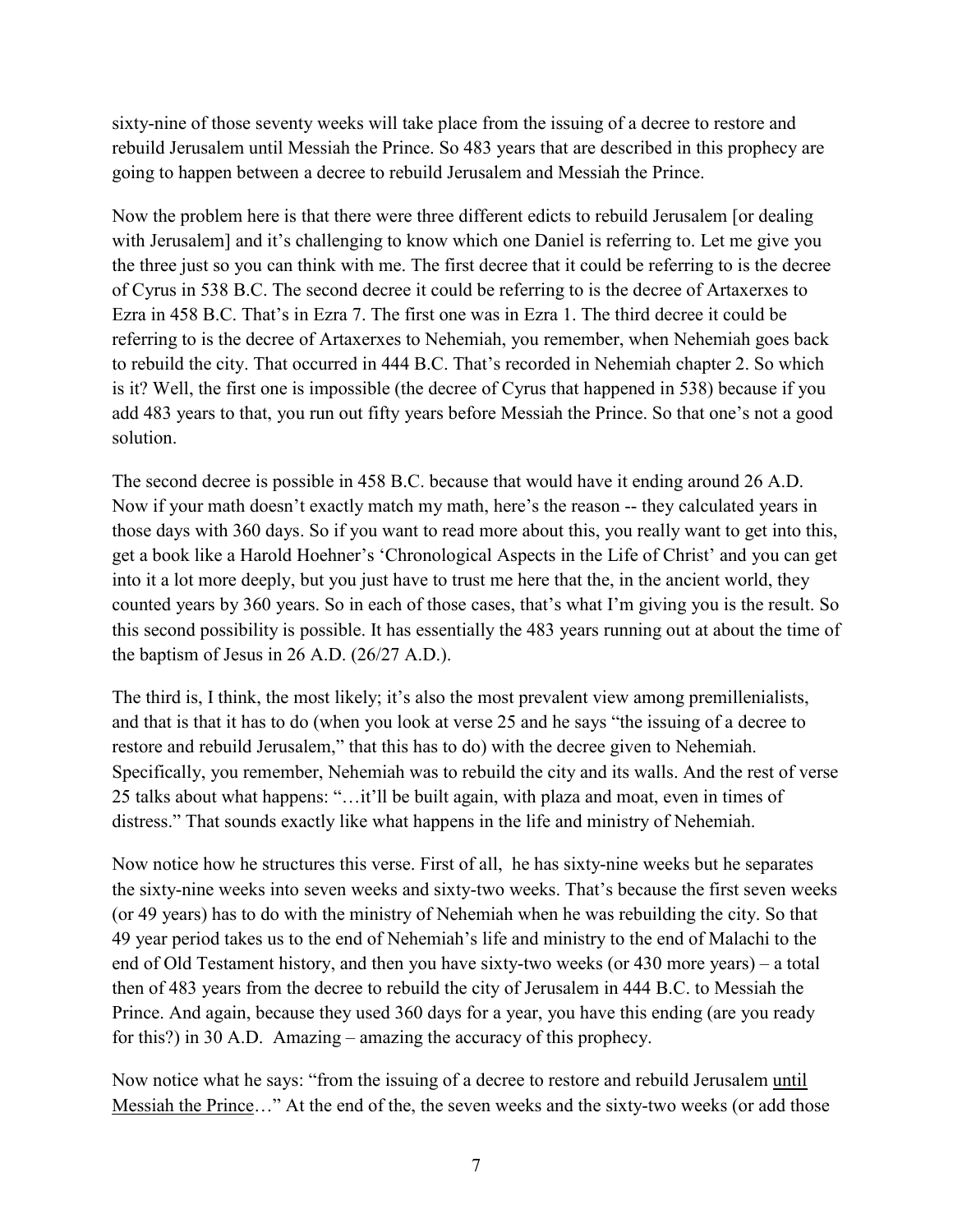together, at the end of the sixty-nine weeks or 483 years) comes Messiah. The Hebrew word is 'Ha-Mashiach.' The Greek equivalent is 'Christ' or 'Christos.' It means the anointed one, the one described in other parts of Old Testament history. Now notice verse 26: "After the sixty-two weeks (so now we're, we're at the end of those sixty-nine weeks, the, the, the seven weeks, the sixty-two weeks; at the end of that) the Messiah will be cut off and have nothing…" The Messiah will be killed. By the way, it doesn't say immediately after. Any timeline that causes the sixty-nine weeks to end any time during the life of Christ satisfies the demands of Daniel's prophecy. But as we saw, remarkably, it really ends in 30 A.D., which I believe was the very year our Lord was crucified. Messiah will be cut off (in other words, killed or slain) and He will have nothing. At the time of His death, He wouldn't have a kingdom or authority. The fulfillment of the Messianic kingdom would not occur during His first coming.

But now he turns. Notice how he turns in verse 26. He takes us to another event. He's described the Messiah coming, the Messiah being killed. And then he adds this: "and the people of the prince who is to come will destroy the city and the sanctuary. And its end will come with a flood..." What's that a reference to? Notice the prince is not the Messiah, but a prince who comes (as we'll learn in verse 27) for the purpose of destruction. Verse 27 explains what that future prince will do. But back in verse 26, we're not talking about the prince yet. We're talking about the people group from which that future prince will come. Who destroyed the city and the sanctuary? The Romans in 70 A.D. This is a prophecy that after the Messiah is cut off, there will come a time when a people group, from whom an eventual prince will come, will destroy the city and the sanctuary. "And its end will come with a flood" – that flood image pictures the overwhelming numbers of Roman soldiers descending upon the city of Jerusalem in 70 A.D.

So this is an incredible prophecy. It takes us from the decree to rebuild Jerusalem under Nehemiah. It takes us through the end of Old Testament history. It fast forwards us at the end of the sixty-nine weeks to Messiah coming, Messiah being killed. And then it fast forwards a little further in their history to the destruction of the city and the sanctuary in 70 A.D. And then he says at the end of verse 26: "even to the end there will be war; desolations are determined." That may be speaking of the Roman wars around 70 A.D., or it may be speaking prophetically to the period from the destruction of Jerusalem to the end. Just like we saw in Mark chapter 13, there are to be wars and rumors of wars – could be either.

Now look at verse 27. Here we get to the passage from which our Lord draws in the Olivet Discourse: "And he will make a firm covenant with the many for one week…" Stop there. Here's where the threefold division that the angel Gabriel shared with Daniel becomes important. Remember how he broke it up? There were seven weeks and then there were sixty-two weeks. What does that make? This isn't a trick question. Sixty-nine weeks. What does that leave? One week. Where did that week go? So far we have sixty-nine weeks of seven years (or 483 years) ending with Messiah being here and being cut off. So what happened to the seventieth week? There's one final week left or seven years left in this prophecy – the famous seventieth week.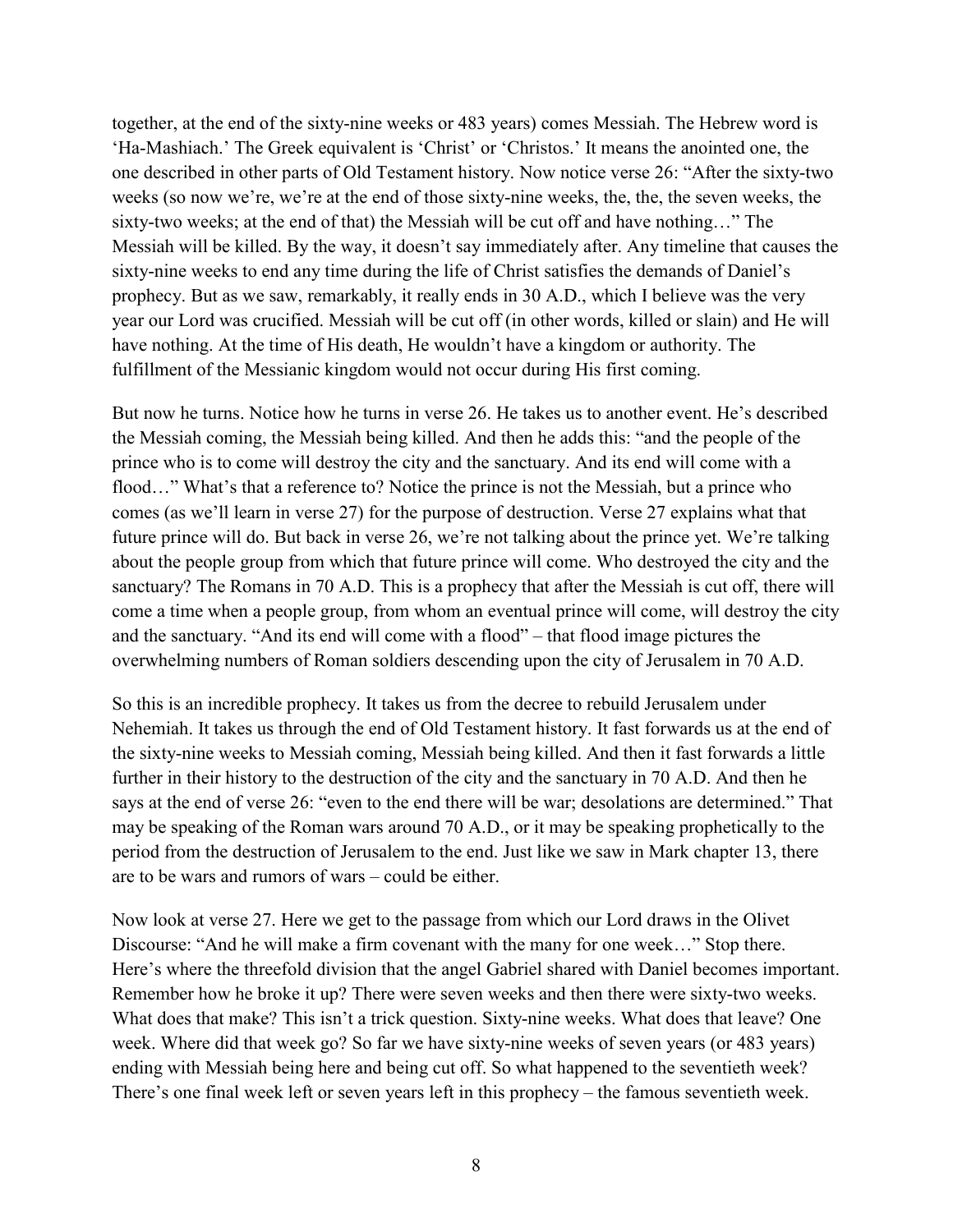We only have two choices. The first choice is that that seventieth week began immediately following the sixty-ninth week. Now think about that for a moment. That makes no sense because that would mean that whatever the seventieth week is predicting here (and we're going to look at in verse 27), it has already been fulfilled. If you take this approach, what Daniel describes in verse 27 cannot be connected to any great event. In fact, it just means the seventieth week kind of fizzles out seven years after the ministry of Christ in about 37 A.D. with nothing.

The other approach (and this is the one that I think by the time we're done you'll embrace as I do) is that this seventieth week is still in the future. There are a number of arguments for this seventieth week being in the future. Let me just give you a few. These are taken and adapted from Harold Hoehner's book that I mentioned to you, 'Chronological Aspects in the Life of Christ.' First of all, the promises back in verse 24? Those could not have all been fulfilled when Christ came the first time. Righteousness has not come in like a flood and been settled into eternal righteousness. Israel has not experienced everlasting righteousness. We already know there was some kind of gap (right?) because notice that verse 26 says: "after the sixty-two weeks the Messiah will be cut off…" He wasn't cut off during that period of time, but after it. So there already is a gap between week sixty-nine and seventy. And of course such gaps aren't uncommon in prophecy. We've seen that already.

The person we're going to meet in verse 27 cannot be Christ. Christ didn't confirm a covenant during His first coming. He didn't break a covenant during His first coming. And the nearest antecedent to 'he' in verse 27 is the 'prince who is to come' back in verse 26. Christ's death didn't immediately cause the sacrificial system to cease which verse 27 says happens. And the abomination of desolation mentioned in verse 27 – that has not yet occurred because in Matthew 24 Jesus said it would come after His earthly ministry and immediately before His second coming. If Jesus hasn't come, then this verse hasn't been fulfilled.

So that means Daniel's seventieth week is still in the future. After (listen carefully, after) 483 years or 69 weeks around A.D. 30 in the ministry of Jesus, this prophetic clock stopped ticking. It stopped at the end of sixty-nine weeks, and there is still one seven-year period yet in the future when the events of this verse (verse 27) will unfold. Now look at verse 27. Here's Daniel's description of the one week that's yet to come. It says: "He will make a firm covenant with the many for one week…" 'He' cannot refer to Christ; it doesn't make any sense in the context. Going back to verse 26, it has to be the prince who is a part of the people who destroyed the city and the sanctuary. This prince, in other places in Daniel, is described as 'the little horn' of Daniel 7. He is 'the man of sin' of 2 Thessalonians 2. He is 'the beast' of Revelation 13. This man is the antichrist. This prince will make a covenant with Israel supposedly for seven years. Notice that: "He will make a firm covenant with the many for one week (for a seven year period)…" And that exactly fits what we learned from Revelation, that there will be in the time of antichrist a time of false worldwide peace that he will initiate – a seven-year treaty. But verse 27 goes on to say: "in the middle of the week he will put a stop to sacrifice and the grain offering…" At that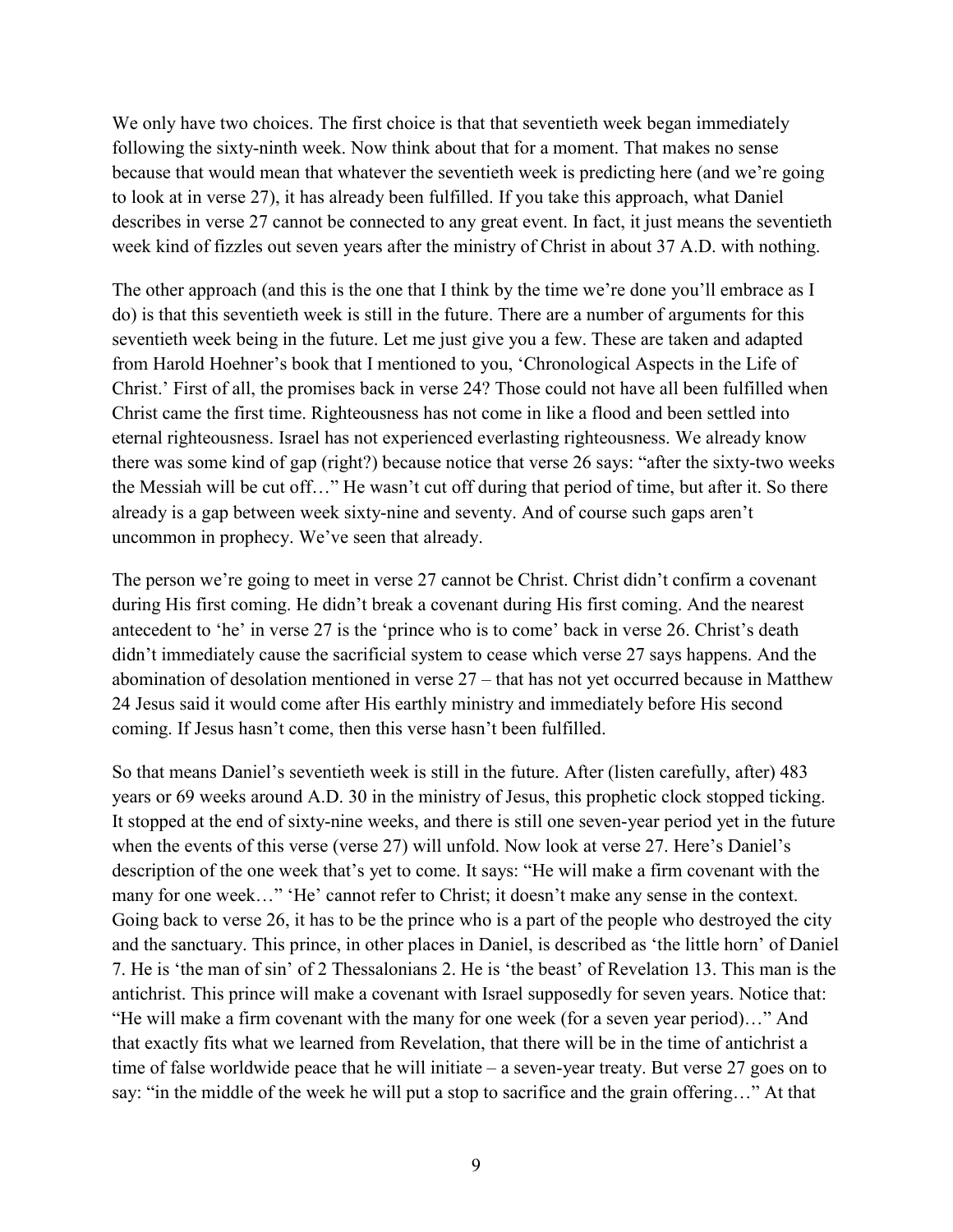time, Israel will have a rebuilt temple according to this text. And at the midpoint of that sevenyear period, at the end of three and a half years, he will terminate the agreement, the covenant that he made, and that will be demonstrated by causing temple worship to cease.

Now notice how the verse goes on: "and on the wing of abominations will come one who makes desolate…" Here we arrive at the event Jesus mentions in the Olivet Discourse. 'Abominations that cause desolations' is exactly what it says – abominations that cause desolations. A similar phrase is used in chapter 11 of Daniel to refer to what Antiochus Epiphanes did in 168 B.C. Antiochus Epiphanes (some of you will remember) desecrated the temple in Jerusalem in 168 B.C. by erecting a statue of Zeus and slaughtering a pig on the altar. This same language is used of what he did. But here, Christ is saying that in His time it was still in the future. So this isn't about Antiochus Epiphanes. This is about somebody, in the future, during that future seven-week period – the antichrist who will do something very similar to what Antiochus Epiphanes did. He will do something that will be an abomination against what the Jews regard as sacred. He will so violate the holy place (remember what we saw in Matthew 24? He will so violate the holy place) in the temple that he will completely desolate it or ruin it for further use. In all likelihood, he will not only pollute the temple but, like Antiochus Epiphanes, he will place a statue or altar probably to himself -a And that will increase the abomination. And this happens, notice the end of verse 27: "even until a complete destruction, one that is decreed, is poured out on the one who makes desolate." God says all that has been determined will be poured out upon Jerusalem during this three and a half year period of this violated covenant. The tribulation begins with the revelation of the antichrist and his covenant with Israel. At the midpoint of that seven year period, antichrist will break that covenant that he made at the beginning, cause the sacrificial system to cease, do something that desolates the temple (probably very similar to what Antiochus Epiphanes did). And then God will pour out His full fury – a destruction that has been determined. And then comes the end – Christ returns. God will take back this earth from the usurper. He will keep all of the promises He made to Israel and to you, and He will pour out His wrath on all those who have set themselves against Him.

Now with that in mind, go back to Mark, Mark 13, and let's wrap up our study tonight. Look at Mark 13:14. Jesus says: "But when you see the ABOMINATION OF DESOLATION standing where it should not be (as Matthew says, in the holy place), then those who are in Judea must flee to the mountains." When antichrist desecrates the temple at the midpoint of the seven-year period we call the tribulation, you know that he's about to violate the covenant he's made. 'If you're in Israel then, you better run' is what Jesus says. The great tribulation is about to begin. Notice down in verse 19: "But those days will be a time of tribulation such as has not occurred since the beginning of the creation which God created until now, and never will." Here's how Matthew puts it: "For then there will be a great tribulation, such as has not occurred since the beginning of the world until now, nor ever will."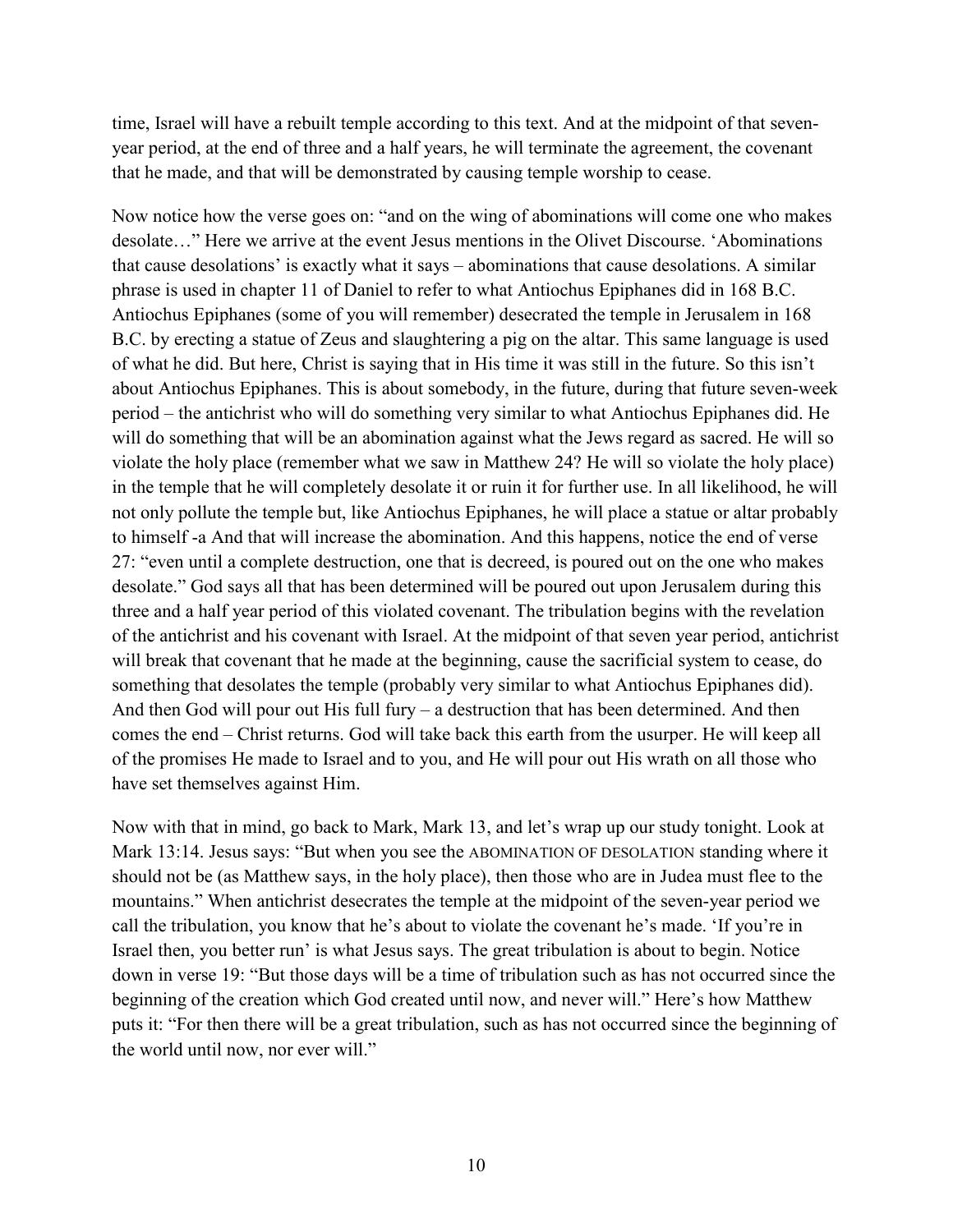How do you and I respond to this incredible reality that this is coming? You say, 'We're not going to be here.' So how do we respond to this truth? Look at how Jesus applies it to His disciples living in the first century. Look to the end of this chapter. We're going to come back to this section, but I just want you to look at what Jesus warns His disciples about. Verse 33:

Take heed, keep on the alert; for you do not know when the appointed time will come. It's like a man away on a journey, who upon leaving his house and putting his slaves in charge, assigning to each one his task, also committed the doorkeeper to stay on the alert. Therefore, be on the alert – for you do not know when the master of the house is coming, whether in the evening, at midnight, or when the rooster crows, or in the morning – in case he should come suddenly and find you asleep. What I say to you I say to all, 'Be on the alert!'

Listen. For us who are in Christ, we are to realize that the end is coming. Christ is going to fulfill His word. Don't get so caught up in the daily affairs of life that you lose the reality that this will happen – that the end is coming, that Christ will return, that the world we live in will be destroyed, that God will pour out His wrath upon it. That should keep us sober. That should keep us alert. That should keep us loving the people around us enough to share the gospel with them. And it should keep us on our knees before Him.

I want you to turn to one last passage with me. Look at Matthew 24. Matthew 24 is of course Matthew's version of the Olivet Discourse. And I want you to notice verse 36. Here is a warning to those who may not really be in Christ:

But of that day and hour no one knows, not even the angels of heaven, nor the Son, but the Father alone. For the coming of the Son of Man will be just like the days of Noah. For as in those days before the flood they were eating and drinking, marrying and giving in marriage, until the day that Noah entered the ark, and they did not understand until the flood came and took them all away; so will the coming of the Son of Man be. There will be two men in the field; one will be taken (away in judgment) and the other left. Two women will be grinding at the mill; one will be taken (away in judgment) and the other left.

You know what Jesus is saying, He's saying to you if you're not in Christ? It's very easy for you to get complacent, to be just like the people of Noah's time. They knew by Noah's preaching the flood was coming. They were warned because there was an ark for goodness sake sitting right there for them to see that what Noah was saying he believed very much so and, at God's direction, had built the ark. And yet what did they do? Notice what He says: 'They just lived their lives. They were eating and drinking, marrying and giving in marriage.' They were just caught up in the daily affairs of life, acting as if it would never come. They just disregarded the warning and they kept about their normal lives, and the judgment came suddenly. Jesus says that's exactly what will happen in the end. This is a warning to you. Don't become complacent.